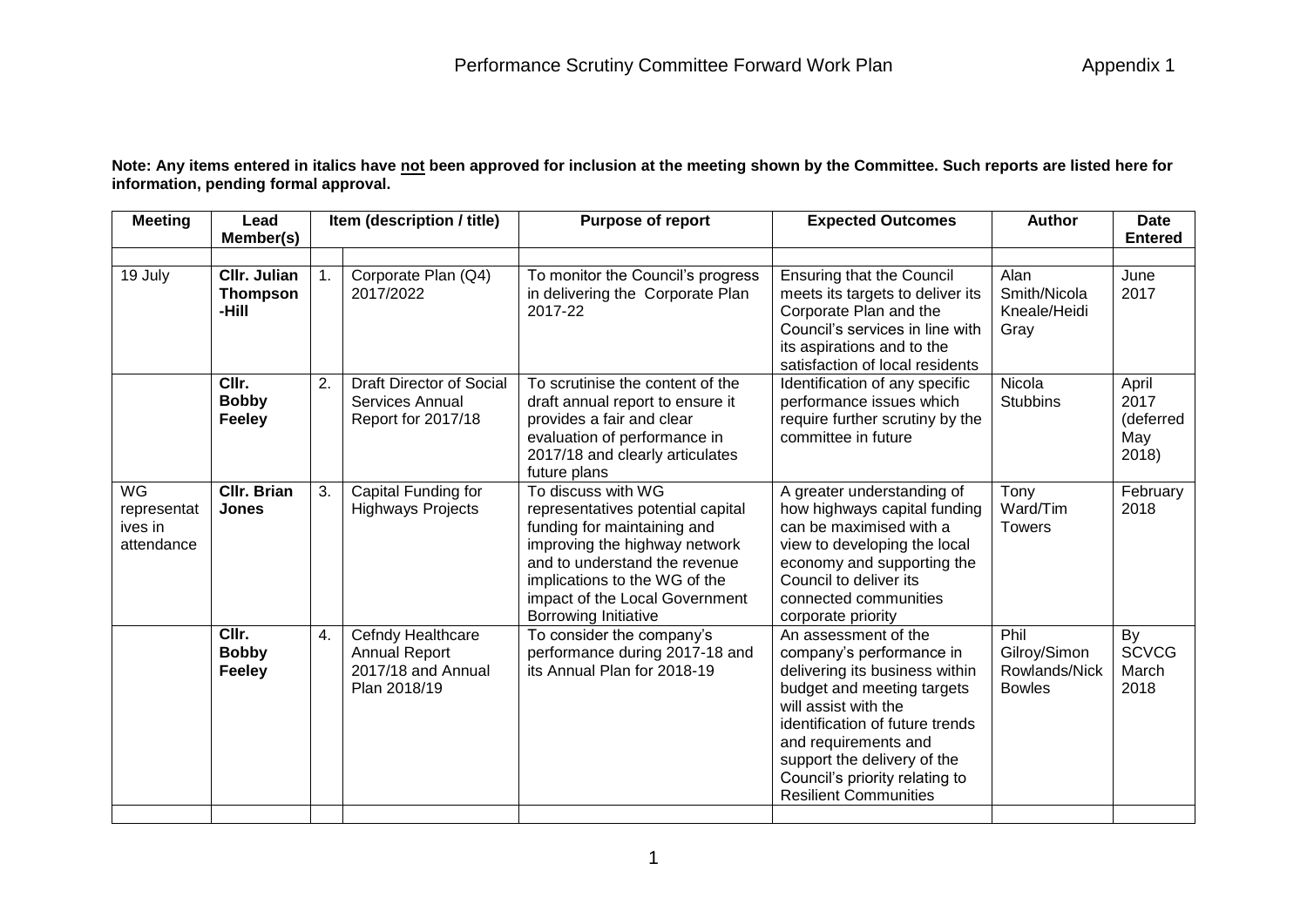| <b>Meeting</b>  | Lead                                                         |    | Item (description / title)                                                                                                                                                                                    | Purpose of report                                                                                                                                                | <b>Expected Outcomes</b>                                                                                                                                                                                               | <b>Author</b>                                 | <b>Date</b>                                                                                                                            |
|-----------------|--------------------------------------------------------------|----|---------------------------------------------------------------------------------------------------------------------------------------------------------------------------------------------------------------|------------------------------------------------------------------------------------------------------------------------------------------------------------------|------------------------------------------------------------------------------------------------------------------------------------------------------------------------------------------------------------------------|-----------------------------------------------|----------------------------------------------------------------------------------------------------------------------------------------|
| 27<br>September | Member(s)<br><b>CIIr. Huw</b><br>Hilditch-<br><b>Roberts</b> | 1. | <b>Provisional External</b><br>Examinations and<br><b>Teacher Assessments</b><br>[Education]                                                                                                                  | To review the performance of<br>schools and that of looked after<br>children                                                                                     | Scrutiny of performance<br>leading to recommendations<br>for improvement                                                                                                                                               | Karen<br>Evans/Julian<br>Molloy/GwE           | <b>Entered</b><br>July<br>2017                                                                                                         |
|                 | <b>CIIr. Mark</b><br>Young                                   | 2. | <b>Strategic Equality Plan</b><br>2016-2018                                                                                                                                                                   | To review the Council's<br>performance in delivering its<br><b>Strategic Equality Plan</b>                                                                       | Identification of aspects of<br>equality and diversity which<br>require strengthening for<br>incorporation into the<br>Council's plans and<br>strategies                                                               | Alan<br>Smith/Nicola<br>Kneale/Carol<br>Evans | March<br>2018                                                                                                                          |
|                 | <b>CIIr. Brian</b><br><b>Jones</b>                           | 3. | National Report on<br>Waste Management in<br>Wales (including:<br>Waste management-<br>waste prevention<br>Waste management -<br>municipal recycling<br>Waste management<br>procurement of<br>infrastructure) | To consider the findings of the<br>Wales Audit Office's (WAO)<br>national study on waste<br>management and the associated<br>recommendations                     | To consider how<br>Denbighshire will respond to<br>the national<br>recommendations in relation<br>to waste management                                                                                                  | Tony Ward/Jim<br><b>Espley</b>                | By<br><b>SCVCG</b><br>July<br>2017<br>(resched<br>uled<br>Novemb<br>er 2017<br>& March<br>2018 as<br>awaiting<br><b>WAO</b><br>report) |
|                 | <b>CIIr. Julian</b><br><b>Thompson</b><br>-Hill              | 4. | <b>Corporate Risk</b><br>Register                                                                                                                                                                             | To consider the latest version of<br>the Council's Corporate Risk<br>Register                                                                                    | Effective monitoring and<br>management of identified risk<br>to reduce risks to residents<br>and the Authority                                                                                                         | Alan<br>Smith/Nicola<br>Kneale/Emma<br>Horan  | May<br>2018                                                                                                                            |
|                 | Cllr.<br><b>Richard</b><br><b>Mainon</b>                     | 5. | <b>Customer Effort</b><br>Dashboard                                                                                                                                                                           | To monitor the progress achieved<br>in relation to developing the<br><b>Customer Effort Dashboard and</b><br>the feedback trend from the new<br>telephony system | Improve resident accessibility<br>to the Council's enquiries<br>service, assisting them to<br>easily access required<br>services and consequent<br>improving the customer<br>satisfaction experience of the<br>Council | Liz<br>Grieve/Ffion<br>Angharad               | March<br>2017 (re-<br>arranged<br>February<br>2018&<br>May<br>2018)                                                                    |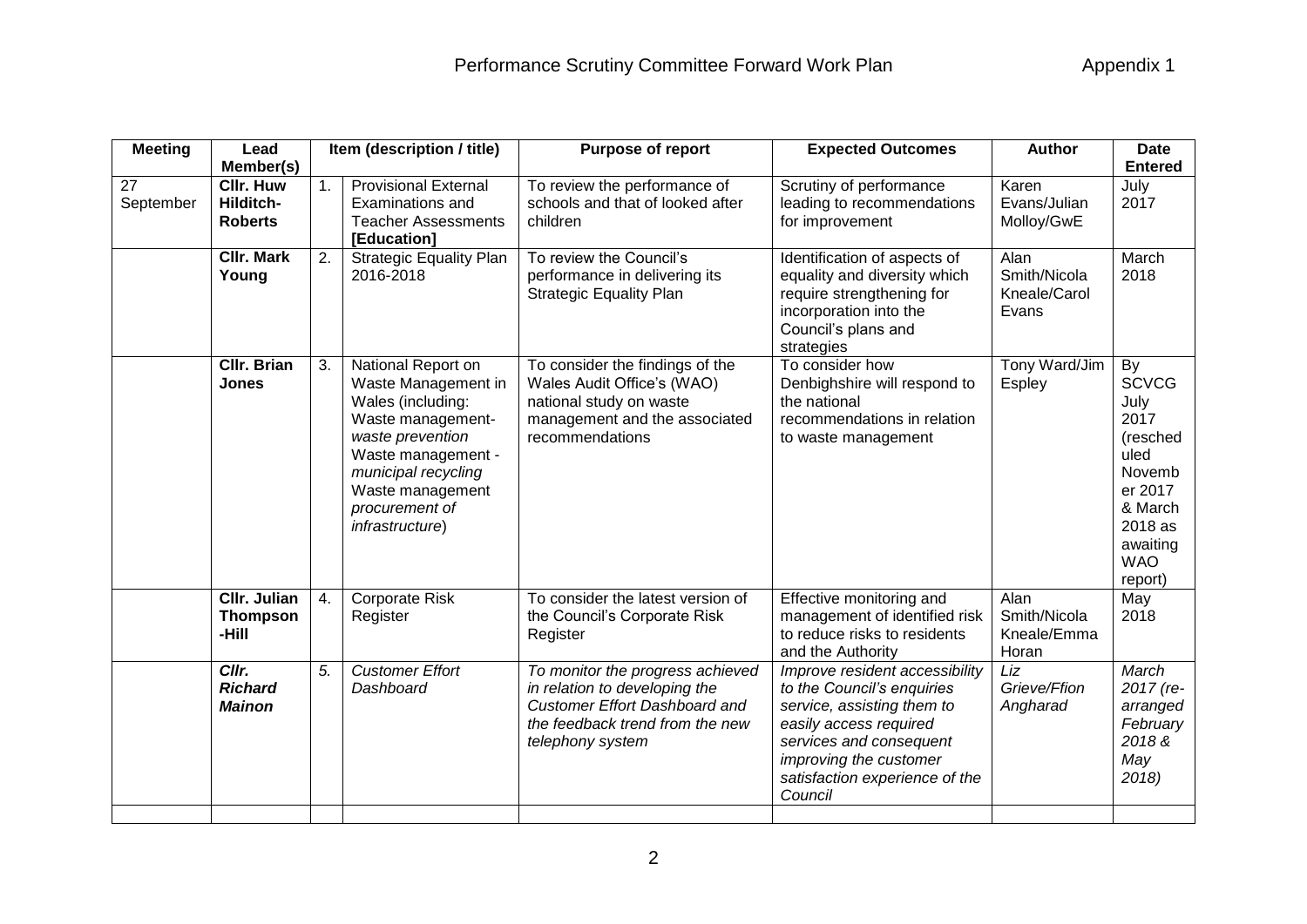| <b>Meeting</b> | Lead                                                  |    | Item (description / title)                                                                | <b>Purpose of report</b>                                                                                                                                                                                                                                                                                          | <b>Expected Outcomes</b>                                                                                                                                                                                                                     | <b>Author</b>                                | <b>Date</b>                        |
|----------------|-------------------------------------------------------|----|-------------------------------------------------------------------------------------------|-------------------------------------------------------------------------------------------------------------------------------------------------------------------------------------------------------------------------------------------------------------------------------------------------------------------|----------------------------------------------------------------------------------------------------------------------------------------------------------------------------------------------------------------------------------------------|----------------------------------------------|------------------------------------|
| 29<br>November | Member(s)<br>Cllr.<br><b>Richard</b><br><b>Mainon</b> | 1. | <b>Library Service</b><br>Standards 2017/18                                               | To detail the Council's<br>performance in delivering library<br>services and the progress made<br>in developing libraries as<br>community hubs                                                                                                                                                                    | Identification of any<br>slippages in performance or<br>delays in progressing the<br>development of community<br>hubs with a view to<br>recommending solutions in a<br>bid to modernise the Council<br>and improve outcomes for<br>residents | Liz<br>Grieve/Bethan<br>Hughes               | <b>Entered</b><br>February<br>2018 |
|                | <b>CIIr. Julian</b><br><b>Thompson</b><br>-Hill       | 2. | Corporate Plan (Q2)<br>2017/2022                                                          | To monitor the Council's progress<br>in delivering the Corporate Plan<br>2017-22                                                                                                                                                                                                                                  | <b>Ensuring that the Council</b><br>meets its targets to deliver its<br>Corporate Plan and the<br>Council's services in line with<br>its aspirations and to the<br>satisfaction of local residents                                           | Alan<br>Smith/Nicola<br>Kneale/Heidi<br>Gray | February<br>2017                   |
| 31 Jan<br>2019 | <b>CIIr. Huw</b><br><b>Hilditch</b><br><b>Roberts</b> | 1. | <b>Verified External</b><br>Examinations and<br><b>Teacher Assessments</b><br>[Education] | To review the performance of<br>schools and that of looked after<br>children; and GwE's impact on the<br>educational attainment of the<br>County's pupils.<br>The report to incorporate GwE's<br>Annual report and information on<br>the 5 year trend in relation to<br>educational attainment in<br>Denbighshire | Scrutiny of performance<br>leading to recommendations<br>for improvement                                                                                                                                                                     | Karen<br>Evans/Julian<br>Molloy/GwE          | July<br>2017                       |
| 21 March       |                                                       |    |                                                                                           |                                                                                                                                                                                                                                                                                                                   |                                                                                                                                                                                                                                              |                                              |                                    |
| 2 May          | <b>CIIr. Julian</b><br><b>Thompson</b><br>-Hill       | 1. | <b>Corporate Risk</b><br>Register                                                         | To consider the latest version of<br>the Council's Corporate Risk<br>Register                                                                                                                                                                                                                                     | Effective monitoring and<br>management of identified risk<br>to reduce risks to residents<br>and the Authority                                                                                                                               | Alan<br>Smith/Nicola<br>Kneale/Emma<br>Horan | May<br>2018                        |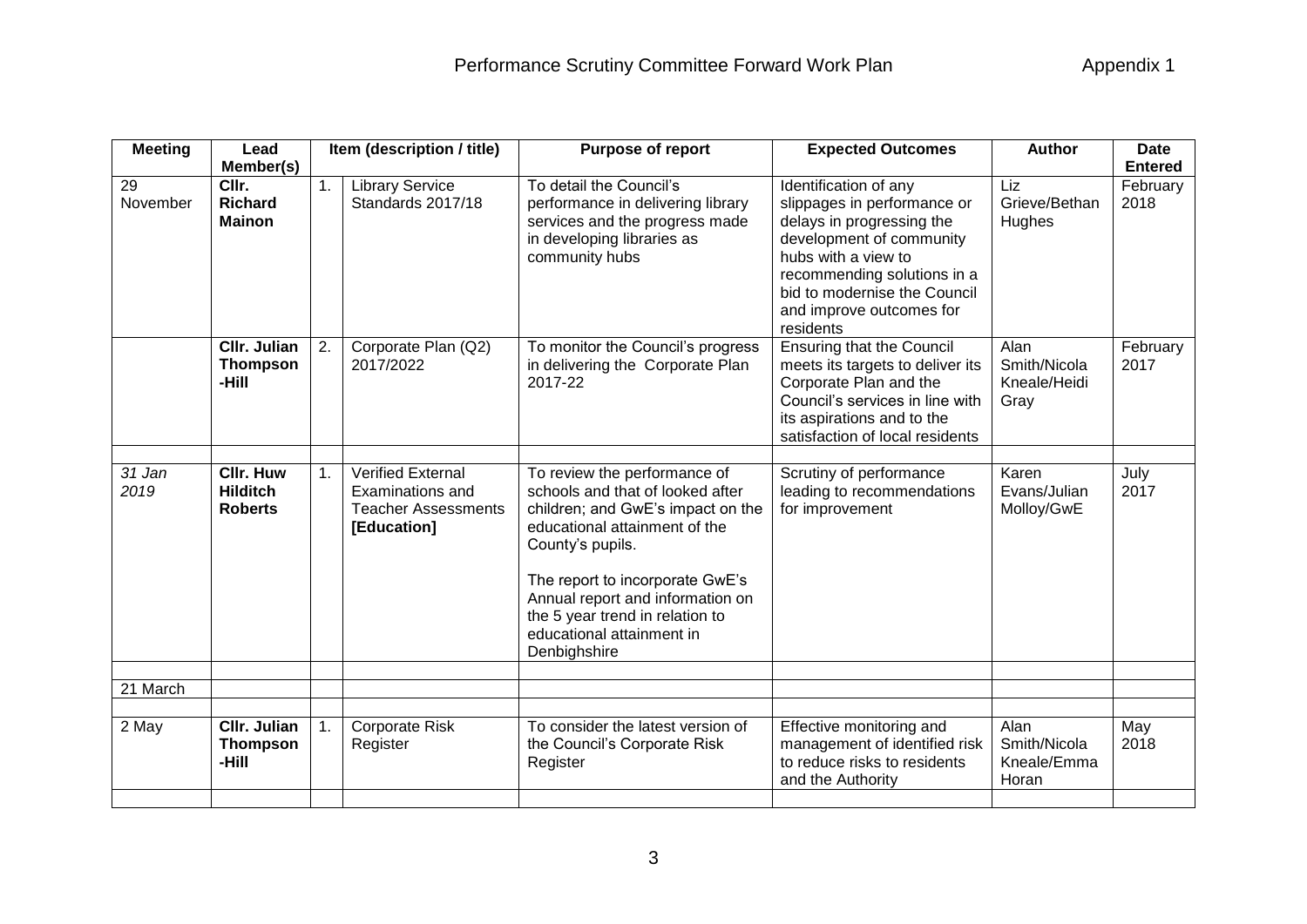| <b>Meeting</b> | Lead                                            |                | Item (description / title)                                                                   | <b>Purpose of report</b>                                                                                                                                                             | <b>Expected Outcomes</b>                                                                                                                                                                           | <b>Author</b>                                | <b>Date</b>      |
|----------------|-------------------------------------------------|----------------|----------------------------------------------------------------------------------------------|--------------------------------------------------------------------------------------------------------------------------------------------------------------------------------------|----------------------------------------------------------------------------------------------------------------------------------------------------------------------------------------------------|----------------------------------------------|------------------|
|                | Member(s)                                       |                |                                                                                              |                                                                                                                                                                                      |                                                                                                                                                                                                    |                                              | <b>Entered</b>   |
| 13 June        | CIIr.<br><b>Bobby</b><br><b>Feeley</b>          | 1 <sub>1</sub> | <b>Draft Director of Social</b><br>Services Annual<br>Report for 2018/19                     | To scrutinise the content of the<br>draft annual report to ensure it<br>provides a fair and clear<br>evaluation of performance in<br>2018/19 and clearly articulates<br>future plans | Identification of any specific<br>performance issues which<br>require further scrutiny by the<br>committee in future                                                                               | Nicola<br><b>Stubbins</b>                    | May<br>2018)     |
| 18 July        | CIIr. Julian<br><b>Thompson</b><br>-Hill        |                | Corporate Plan (Q4)<br>2017/2022                                                             | To monitor the Council's progress<br>in delivering the Corporate Plan<br>2017-22                                                                                                     | <b>Ensuring that the Council</b><br>meets its targets to deliver its<br>Corporate Plan and the<br>Council's services in line with<br>its aspirations and to the<br>satisfaction of local residents | Alan<br>Smith/Nicola<br>Kneale/Heidi<br>Gray | May<br>2018      |
| 26 Sept        | CIIr. Huw<br>Hilditch-<br><b>Roberts</b>        | 1 <sub>1</sub> | <b>Provisional External</b><br>Examinations and<br><b>Teacher Assessments</b><br>[Education] | To review the performance of<br>schools and that of looked after<br>children                                                                                                         | Scrutiny of performance<br>leading to recommendations<br>for improvement                                                                                                                           | Karen<br>Evans/Julian<br>Molloy/GwE          | May<br>2018      |
| 28 Nov         | CIIr. Julian<br><b>Thompson</b><br>-Hill        |                | Corporate Risk<br>Register                                                                   | To consider the latest version of<br>the Council's Corporate Risk<br>Register                                                                                                        | <b>Effective monitoring and</b><br>management of identified risk<br>to reduce risks to residents<br>and the Authority                                                                              | Alan<br>Smith/Nicola<br>Kneale/Emma<br>Horan | May<br>2018      |
|                | <b>CIIr. Julian</b><br><b>Thompson</b><br>-Hill | 2.             | Corporate Plan (Q2)<br>2017/2022                                                             | To monitor the Council's progress<br>in delivering the Corporate Plan<br>2017-22                                                                                                     | <b>Ensuring that the Council</b><br>meets its targets to deliver its<br>Corporate Plan and the<br>Council's services in line with<br>its aspirations and to the<br>satisfaction of local residents | Alan<br>Smith/Nicola<br>Kneale/Heidi<br>Gray | February<br>2017 |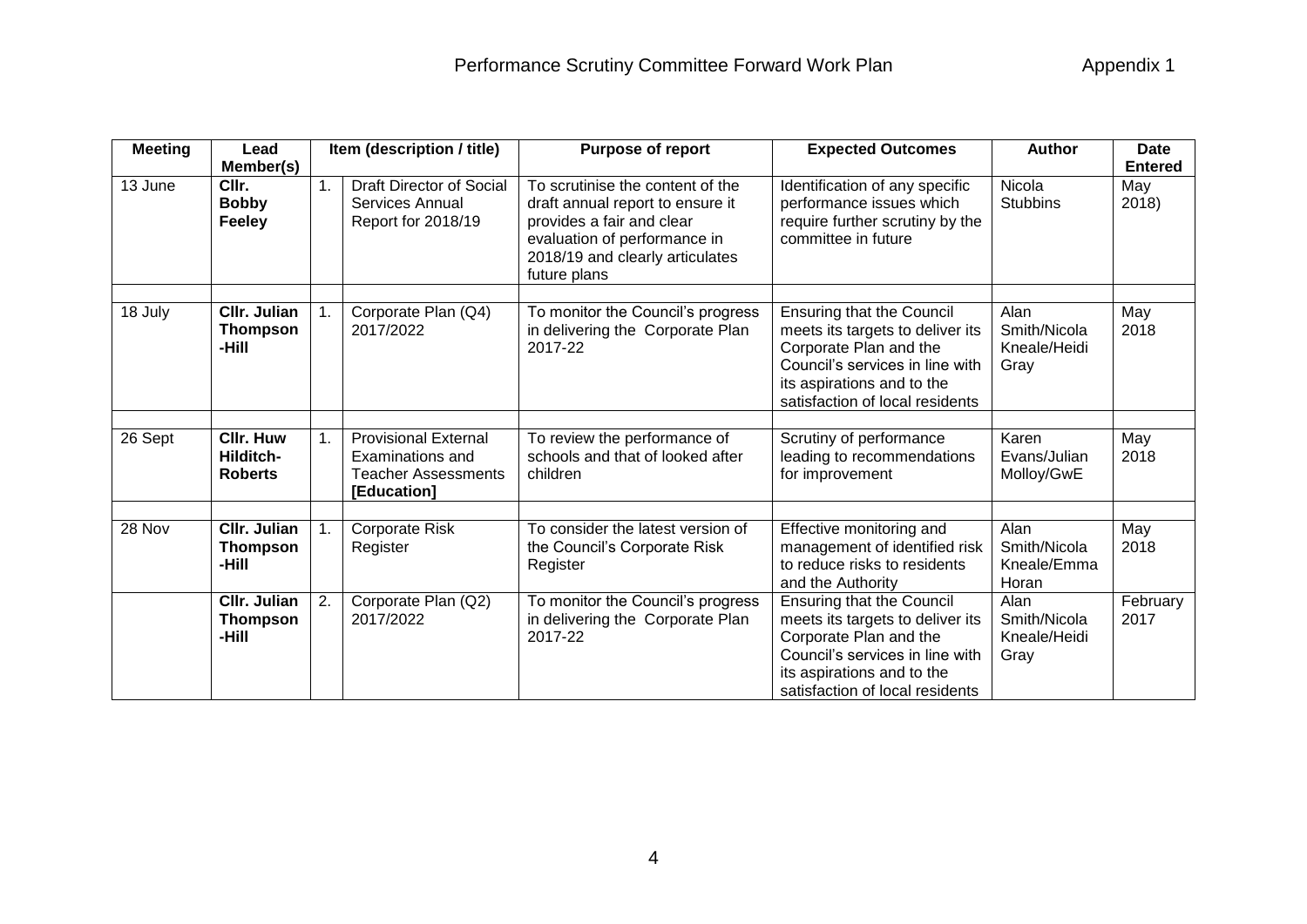## **Future Issues**

| Item (description / title)                                                                                                                                                                       | <b>Purpose of report</b>                                                                                                                                                                                                                                      | <b>Expected Outcomes</b>                                                                                                                                                                                                                                                                                                                                                                    | <b>Author</b>                    | <b>Date</b><br><b>Entered</b> |
|--------------------------------------------------------------------------------------------------------------------------------------------------------------------------------------------------|---------------------------------------------------------------------------------------------------------------------------------------------------------------------------------------------------------------------------------------------------------------|---------------------------------------------------------------------------------------------------------------------------------------------------------------------------------------------------------------------------------------------------------------------------------------------------------------------------------------------------------------------------------------------|----------------------------------|-------------------------------|
| <b>School Improvement Plans</b><br>[Education]                                                                                                                                                   | To discuss with representatives of<br>particular schools their progress in<br>achieving their improvement plans                                                                                                                                               | Provision of support to the schools<br>to ensure they deliver their plans<br>and improve outcomes for their<br>pupils and the school as a whole                                                                                                                                                                                                                                             | Karen<br>Evans/Julian<br>Molloy  | February<br>2018              |
| Implementation of the Donaldson<br>Report 'Successful Futures' -<br>Independent Review of Curriculum<br>and Assessment Arrangements in<br>Wales<br>[Education]<br>Dependent upon the legislative | To consider and monitor the plans to<br>implement the agreed measures adopted<br>by WG following the consultation on the<br>review's findings                                                                                                                 | Better outcomes for learners to<br>equip them with jobs market skills                                                                                                                                                                                                                                                                                                                       | Karen Evans                      | April 2015                    |
| timetable<br>Update on options appraisals for In-<br>house care services - Dolwen<br>[WIA required]                                                                                              | To consider the results of the analysis<br>undertaken with respect to potential<br>options for future provision of the services                                                                                                                               | Formulation of recommendations<br>with respect to the future provision<br>of the services for submission to<br>Cabinet                                                                                                                                                                                                                                                                      | Phil Gilroy                      | June 2016                     |
| Hafan Deg, Rhyl<br>(12 months following the<br>commencement of the contract)<br>Potentially Sept 2019 (tbc)                                                                                      | To monitor the effectiveness of the<br>transfer of the facility and services to an<br>external provider and the impact of the<br>transfer on services-users, staff, local<br>residents and the local community<br>(including lessons learnt from the process) | To evaluate the impact of the<br>transfer of the facility and services<br>on all stakeholders and to assess<br>whether the services provided at<br>Hafan Deg are in line with the<br>contract specification, support the<br>Council's vision for adult social<br>care and the five ways to well-<br>being and the requirements of the<br>Social Services and Well-being<br>(Wales) Act 2014 | Phil Gilroy/Katie<br><b>Newe</b> | March 2018                    |